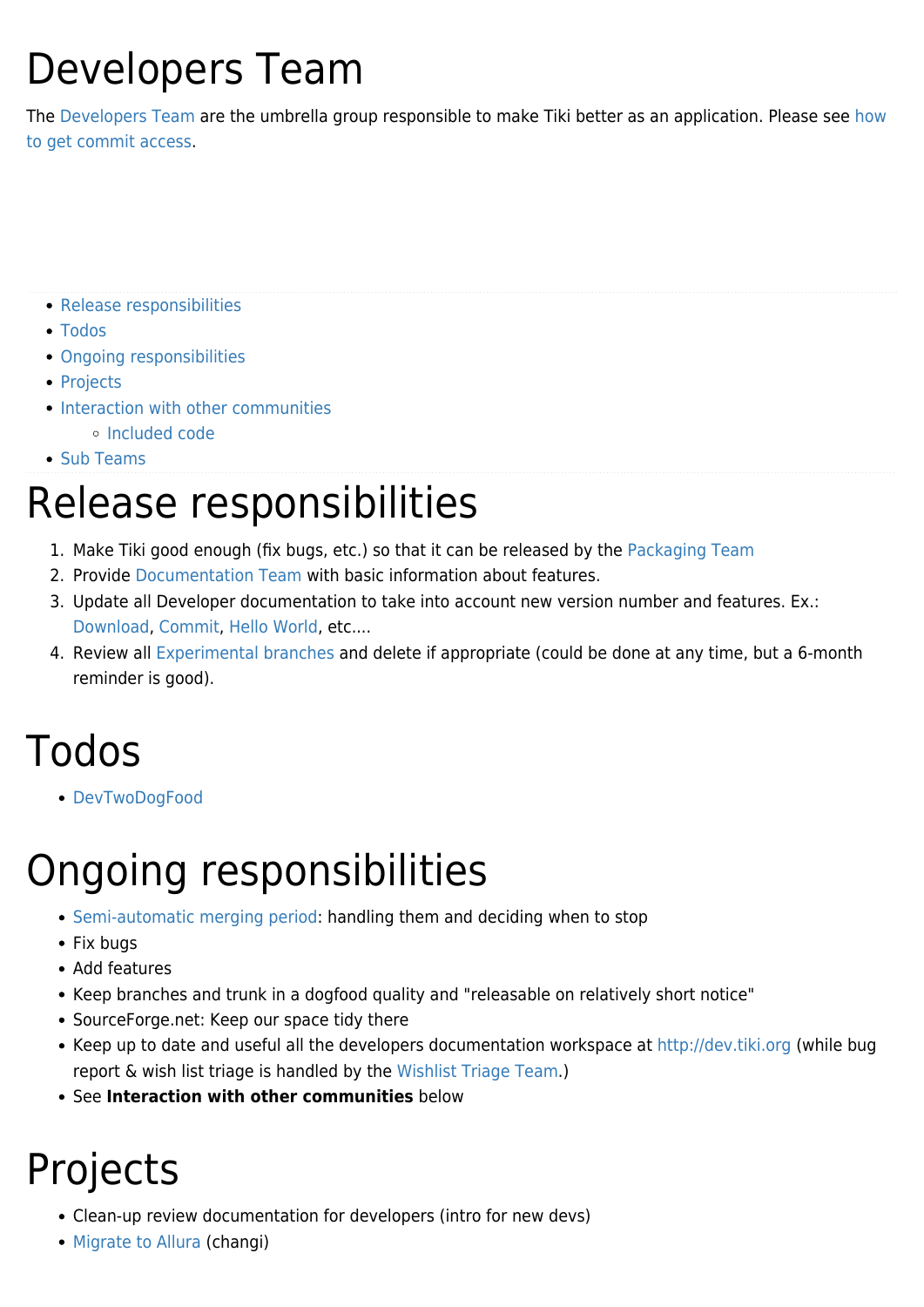- Cleanup
	- [Endangered features](http://dev.tiki.org/Endangered%20features)
	- [HowToDev](http://dev.tiki.org/HowToDev)
	- [Migrate all relevant dev documentation in wiki page format on dev](tiki-list_faqs.php)

### Interaction with other communities

- Keep list of included libs with version status (so at any give time, we know what could/should be upgraded)
	- [http://sourceforge.net/p/tikiwiki/code/HEAD/tree/third\\_party/externals-to-composer-map.txt](http://sourceforge.net/p/tikiwiki/code/HEAD/tree/third_party/externals-to-composer-map.txt)
	- o [http://sourceforge.net/p/tikiwiki/code/HEAD/tree/third\\_party/component\\_version\\_listing.txt](http://sourceforge.net/p/tikiwiki/code/HEAD/tree/third_party/component_version_listing.txt)
	- [External Libs](http://dev.tiki.org/External%20Libs)
	- [Zend Framework](http://dev.tiki.org/Zend%20Framework) (see ZF2 mappings)
- For security issues, an update may be warranted in the LTS versions with [Security Team](https://tiki.org/Security-Team). Ex. ZF security updates can make it to 6.x if they affect our features. See [Security Team](https://tiki.org/Security-Team)
- For non-security issues, decide if we stay with old version or upgrade (ex.: just upgrade in trunk)
	- $\circ$  Deciding not to upgrade to latest version because the new features don't justify the effort is perfectly OK. Not deciding because we didn't evaluate is not OK.
- Be in touch with various projects for cross promotion (Tiki moved to Smarty 3, Tiki uses latest version of HTML Purifier, and thus, this should be indicated on their site)

#### Included code

Make sure the list below has a contact name for each (This list of names could also be maintained with version numbers)

- jQuery community (Jonny?)
- Smarty community (Stéphane?)
- [Zend Framework](http://dev.tiki.org/Zend%20Framework) community
- PHP community
- MySQL/MariaDB communities
- cclite software and their main developer (Xavi)
- R software and their community (Xavi)
- ¡Capture and their community (Marc)
- Kaltura. They requested a cleanup of our documentation page. Also, the special license exception needs clarifying. Also dogfood at tv.tiki.org needs to be decided/cleared up
- [Google:](https://tiki.org/Google) Google Translation, [Google Summer of Code](https://tiki.org/Google-Summer-of-Code), Chrome issues, etc.
- Microsoft Translations (Greg Martin & Pascal St-Jean)
- Clipperz + our community account (Marc)
- Piwik (changi?)
- HTMLPurifier
- CKEditor (Geoff?)
- elFinder (Jonny)
- jQuery.sheet (Robert)
- jQuery.s5 (Robert)
- OpenLayers